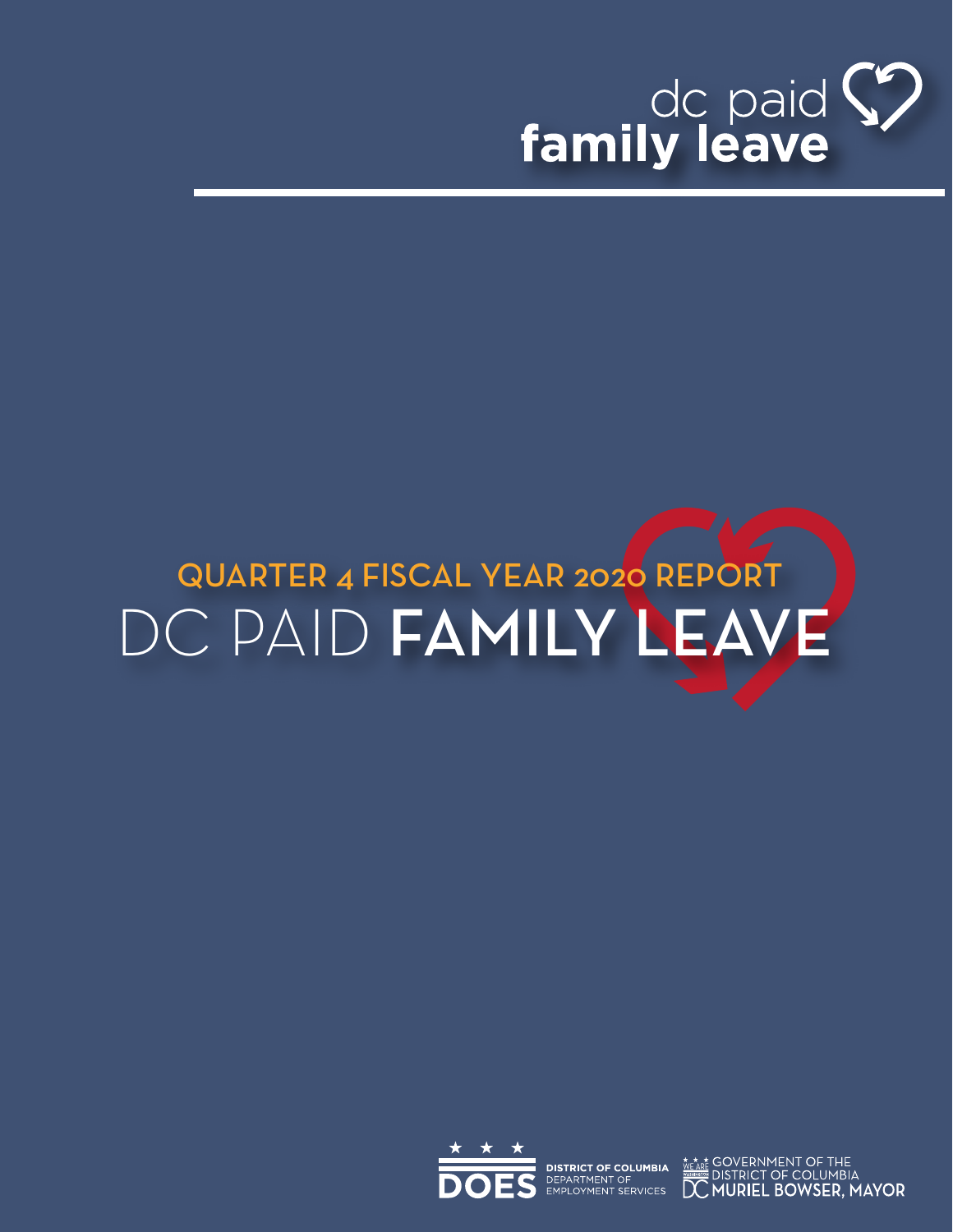# Contents

[PURPOSE OF THE REPORT](#page-2-0) | 1 [BACKGROUND |](#page-2-0) 1 [IMPLEMENTATION OF THE PFL PROGRAM](#page-3-0) | 2 [TAX COLLECTION](#page-3-0) | 2 [BENEFITS CLAIMS](#page-3-0) | 2 [POLICY](#page-4-0) | 3 [STAFFING PLAN](#page-4-0) | 3 [SYSTEM IMPLEMENTATION |](#page-4-0) 3 [PUBLIC ENGAGEMENT](#page-6-0) | 5 [CONCLUSION](#page-8-0) | 7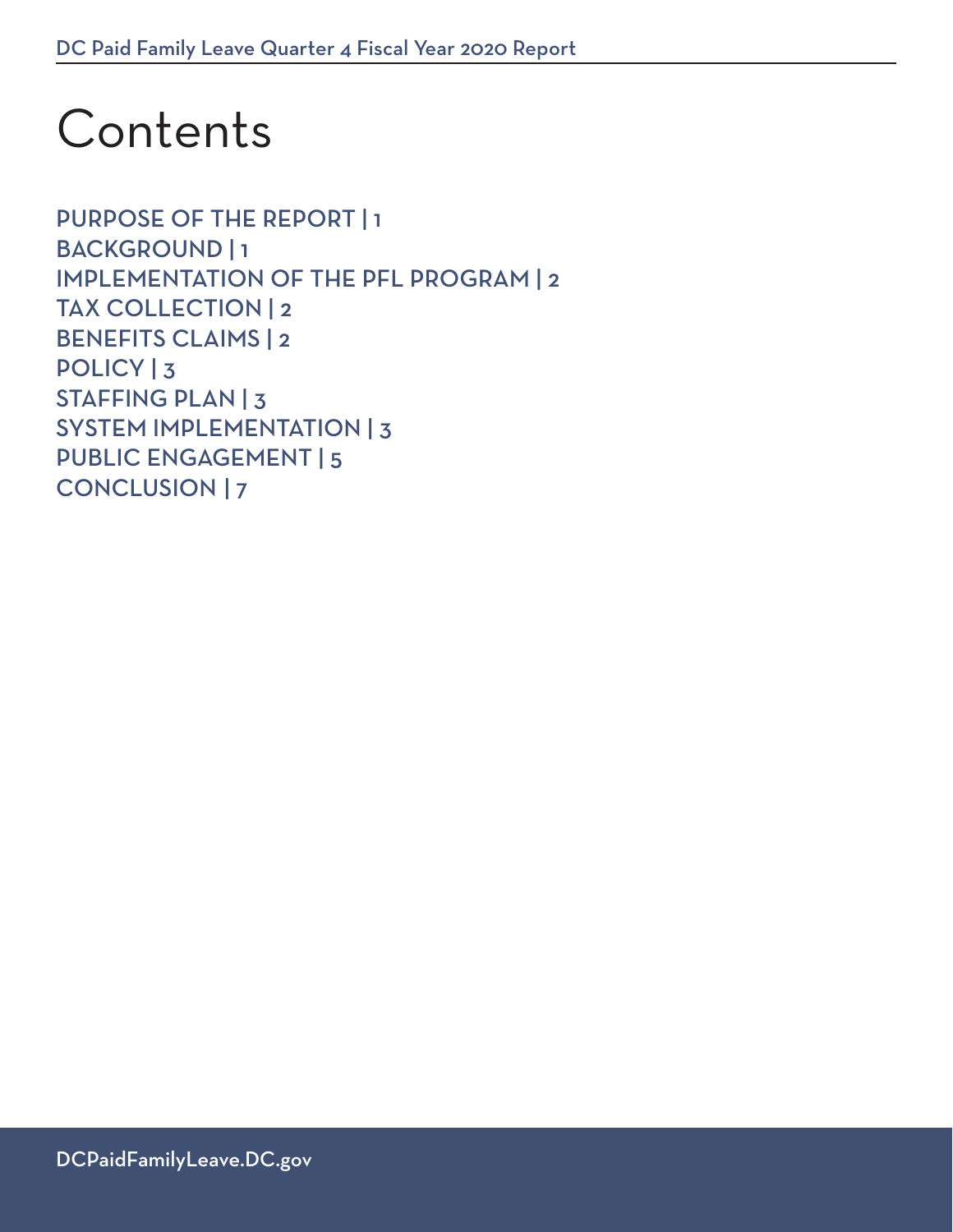## <span id="page-2-0"></span>PURPOSE OF THE REPORT

The Department of Employment Services (DOES) is submitting this District of Columbia Paid Family Leave Quarter 4 Fiscal Year (FY) 2020 report on behalf of the Executive pursuant to section 104 of the Universal Paid Leave Amendment Act of 2016 ("Paid Leave Act" or "Act") (D.C. Law 21-264; D.C. Official Code § 32- 541.04).

The report provides an update on the status of the Bowser Administration's progress in implementing the Act. It further serves as the quarterly report required by the Paid Leave Act and explains the requirements needed to develop all software necessary to administer the paid leave system established pursuant to the Act. This report also includes information on program administration, critical program deadlines, information technology (IT), staffing, procurement, and public engagement. The findings in this report detail implementation activities from July 1, 2020, through September 30, 2020.<sup>1</sup>

## BACKGROUND

The Paid Leave Act, which became District law in 2017, provides paid leave for employees who are bonding with a new child, providing care or companionship for a family member with a serious health condition, and/or caring for the employee's own serious health condition. To qualify for these paid family leave (PFL) benefits, an individual must be a part-time or full-time employee in the District, regardless of their residence, and must meet all the requirements established by the Paid Leave Act. District government and federal employees are excluded from coverage under the Act. The Paid Leave Act allows for eight weeks of parental leave, six weeks of family leave, and two weeks of medical leave for every 52 weeks. The maximum weekly benefit amount is currently \$1,000 and is funded solely by an employer-paid tax. The current tax rate is 0.62 percent of the wages of each of the employer's covered employees or the annual self-employment income of a self-employed individual.

DOES has established the Office of Paid Family Leave (OPFL) to implement the District's PFL program. OPFL is comprised of the following:

- Division of Tax, which handles the collection of taxes, premiums, contributions, fees, and revenue functions;
- Division of Benefits, which handles claim filing, claim processing, payment of paid leave benefits, and benefit payment control;
- Appeals, which handles internal reconsideration requests, affirms or overturns an initial determination based on the evidence, and represents OPFL in external proceedings with the Office of Administrative Hearings (OAH);
- Contact Center, which provides customer service;
- Communications and Outreach, which provides public engagement; and
- Support, which develops procedures, budget, studies, quality assurance, and trainings.

<sup>1</sup> Due to the timeframes involved for reviewing and submitting this quarterly report, the status of all activities included are as of August 10, 2020. The activities that were planned to occur between then and the end of the quarter are noted throughout the report. Updates to these activities will be included in the next quarterly report, as needed.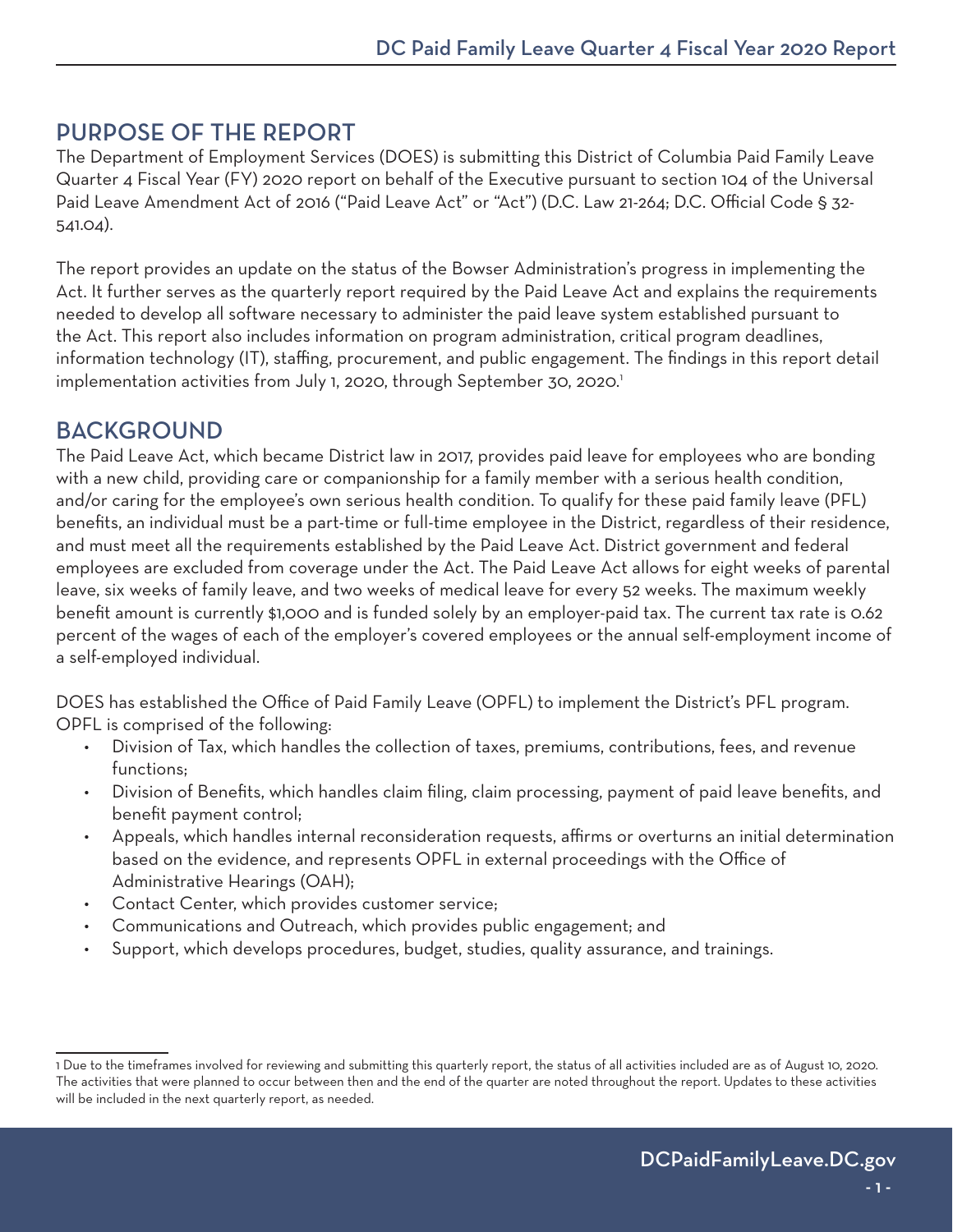## <span id="page-3-0"></span>IMPLEMENTATION OF THE PFL PROGRAM

The District has fully implemented the PFL program on time. Following the release of the PFL Tax System (PFLTS) on July 1, 2019, DOES launched the PFL Benefit Administration System (PFLBAS) on July 1, 2020, and began the administration of PFL benefits. Due to the hard work of OPFL staff, the program has successfully processed 1,361 claims and has approved 1,037 claims thus far. OPFL will continue to collect employer contributions, process timely benefits, and work with selected vendors to fine-tune all systems' functionality.

# TAX COLLECTION

To date, OPFL's Division of Tax has collected more than \$370 million for the Universal Paid Leave Fund<sup>2</sup>. As part of this effort, OPFL has collected 98 percent of taxes owed on wages reported for the first three quarters of operations in Calendar Year (CY) 2019 through the second quarter of CY 2020. As part of the \$370 million, OPFL has collected nearly \$8.5 million in delinquent taxes, interest, and penalties.

For the employers that did not file wage reports or submit their payments in full for quarter two (Q2) of CY 2020 by the deadline of July 31, 2020, OPFL will send late notices in August 2020. The notices will inform employers of the 30-day remittal requirement, which includes interest and penalties. For employers who do not request an administrative appeal, after 30 days, if payment is not received in full, OPFL will send delinquency notices in September 2020. The notices will give employers the option to enter into an installment payment agreement. If employers do not respond accordingly to the notices by entering into an installment payment agreement or by paying in full the amounts owed, the Collections Unit from the Division of Tax will consider all methods authorized by the Act to collect the delinquent amounts.

# BENEFITS CLAIMS

As referenced above, on July 1, 2020, OPFL successfully launched the PFLBAS and began administering benefits to eligible workers in the District. Since the launch of benefits administration, OPFL has received a total of 1,361 claims, as shown in table 1 below.

#### **Table 1: Total PFL claims received, as of August 10, 2020**

| <b>PFL CLAIM TYPE</b> | <b>COUNT</b> |
|-----------------------|--------------|
| Parental Leave        | 1,179        |
| <b>Medical Leave</b>  | 137          |
| Family Leave          | 45           |
| Total Claims Received | 1,361        |

<sup>2</sup> The reported total includes the Q2, Calendar Year 2020 payments collected to date but not those payments still in process.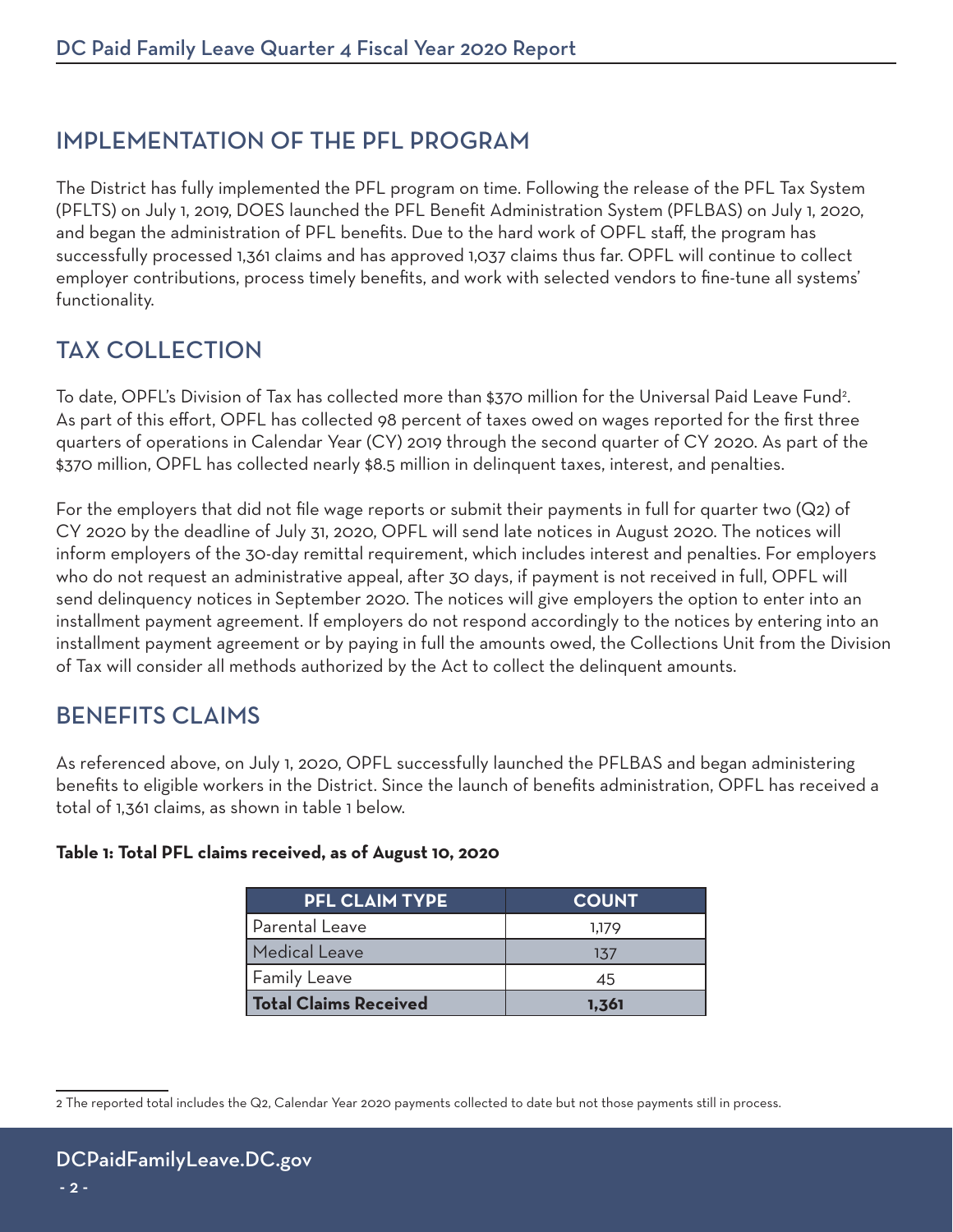# <span id="page-4-0"></span>**POLICY**

DOES intends to enter into Memoranda of Understanding (MOUs) with both the Office of Human Rights (OHR) and the Office of Administrative Hearings (OAH). The MOU with OHR is to provide funding and an agreement as to how OHR will handle PFL complaints other than claim determinations as required under the Act. The MOU with OAH is to provide funding and an agreement as to how OAH will handle appeals of claim determinations as required by the Act. The MOUs with both agencies have been drafted and are currently undergoing the review process by all interested parties.

## STAFFING PLAN

Currently, there are 108 fully-onboarded PFL employees. These employees are critical to the program's success as OPFL collects employer tax contributions and distributes PFL benefits. OPFL continues to hire new staff during the declared public health emergency and plans to hire 16 additional staff members for a total of 124 employees by the end of Q4 of FY2020.

# SYSTEM IMPI EMENTATION

#### **PFL Tax System**

The PFLTS has been operational for employers to remit their PFL contributions since July 2019. Over the last year, OPFL made enhancements to the system to improve the efficiency of tax collection processes through field audit and management reporting functionality.

On February 21, 2020, the District renewed its contract with Sagitec Solutions, Inc. to continue the operations and maintenance of the PFLTS and exercise the contract's first option year. On July 21, 2020, the Council of the District of Columbia approved the Approval and Payment Authorization Emergency Declaration Resolution and Act of 2020 for modifications 3, 4, and 5 to contract number CW67661 with Sagitec. These modifications will enhance the PFLTS with new functionality in the areas of financial reporting, tax payments, payment plans, and the general ledger. The full integration of the PFLTS with the District's System of Accounting and Reports (SOAR) is scheduled for deployment in fall 2020.

## **PFL Tax System Project Timeline**

The following timeline, as shown in Figure 1, depicts a high-level overview of milestones for the implementation of the PFLTS:



 *Figure 1: Paid Family Leave Tax System Project Timeline*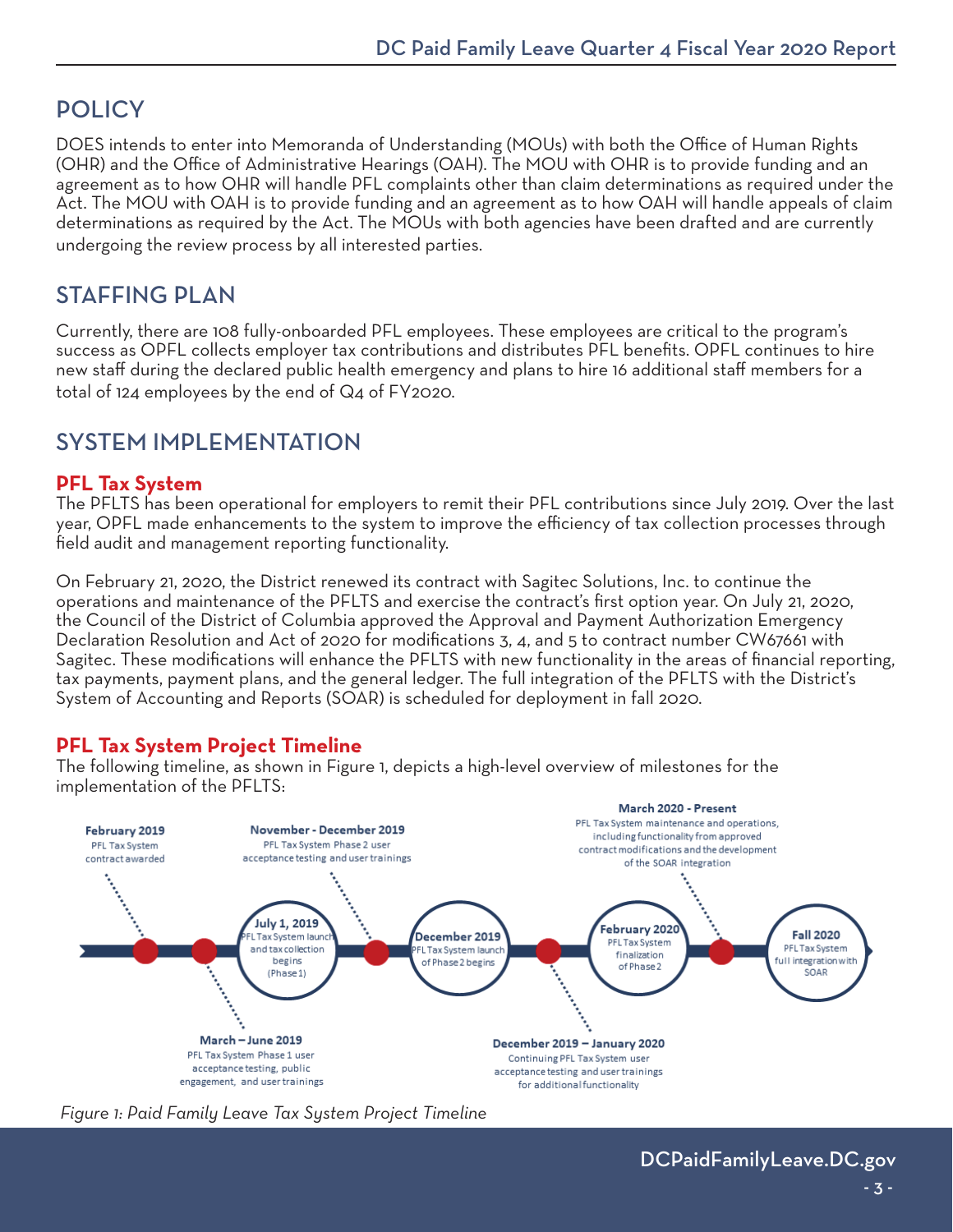## **PFL Benefits Administration System**

The District successfully launched the PFLBAS on July 1, 2020. In Q4 of FY2020, the District completed the construction and transition phases of the project, which concluded user acceptance testing, data validation, and all other developmental tasks in order to deploy the PFLBAS. Following the launch of the PFLBAS, the project entered into the maintenance phase in which Geographic Solutions, Inc. (GSI), the PFLBAS vendor, provides support level services, upgrades, and system enhancements to fine-tune key areas of the system.

The following timeline, as shown in Figure 2, provides a high-level overview of milestones for the implementation of PFLBAS:



*Figure 2: Paid Family Leave Benefits Administration System Project Timeline*

## **Independent Verification and Validation**

Independent verification and validation (IV&V) services are important to ensure that the District's implementation of both the PFLTS and the PFLBAS meet the necessary functions and requirements to establish, administer, and manage a PFL program compliant with the Act.

In May 2020, the PFLTS IV&V contract was renewed with Eigennet, LLC. As a result, Eigennet continues to provide assistance in the development of training materials to help trainees navigate the system, create test cases, and perform regression testing for each system build to verify that the system is working as expected. In February 2020, the PFLBAS IV&V contract was awarded to Promesa Consulting Group, Inc. Promesa immediately began to work alongside the District to validate the technical and functional components of the PFLBAS. Post-launch, Promesa continues to assist the District in the verification of the platform's functionality through system architecture assessments, in-depth risk analyses, and ongoing testing efforts.

## **Organizational Change Management**

On July 24, 2020, the District renewed the Georgetown Firm's contract to continue providing Organizational Change Management (OCM) services to OPFL. During the option year, OCM services will focus on the creation of a strategic management plan, which will assist in the areas of human capital, communication, and reporting.

## [DCPaidFamilyLeave.DC.gov](https://dcpaidfamilyleave.dc.gov/)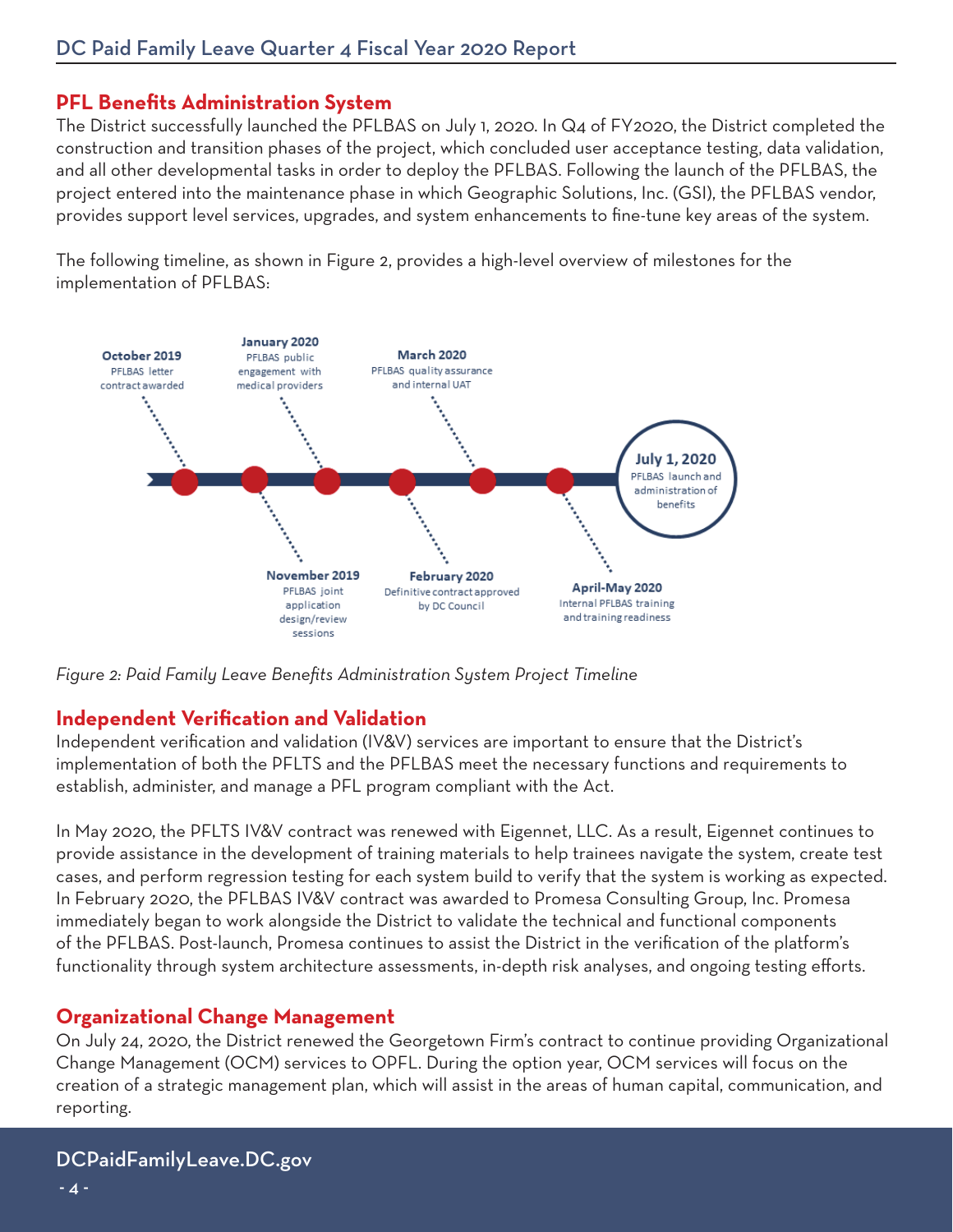## <span id="page-6-0"></span>**Business Transformation**

The Business Transformation and Data Analytics contract was awarded to Metropolitan Strategies and Solutions on April 10, 2020. Metropolitan Strategies and Solutions is responsible for providing OPFL with transformation services in support of PFLBAS operations, as well as support in the areas of economic modeling and forecasting, claim projections, data analytics, project management, and accounting.

## **Interactive Voice Response (IVR)**

The IVR solicitation was posted on April 22, 2020, and closed on June 19, 2020. The District is seeking a vendor that can provide a web-based IVR solution with the ability to receive claim support as well as provide call queue maintenance, account updates to claimants without speaking to a call center representative, and reporting.

#### **Healthcare Provider Verification**

The Healthcare Professional (HCP) License Verification solution was awarded to Provider Trust, Inc. on May 13, 2020. Provider Trust, Inc. supplies software that enables the program to verify and manage HCP credentials when claimants apply for PFL benefits. The company has fine-tuned its Application Programming Interface (API) product, "DASH," to process 90 percent of verifications within 24 hours of the request, per the contract requirements. The full integration of the DASH software with the PFLBAS is anticipated to be completed by the end of Q4 of FY2020.

#### **Continuous Process Improvement**

The continuous process improvement solicitation was posted on January 14, 2020, and closed on February 3, 2020. The contract was awarded on May 1, 2020, to DigiDocs, Inc. The solicitation asked for a vendor to provide guidance to the OPFL and the Office of Unemployment Compensation leadership through the development and implementation of a continuing and comprehensive process-improvement program, specifically targeting new and growing organizations within the government sector. These programs are undergoing capital projects focused on modernization that require a significant change from former systems and practices.

# PUBLIC ENGAGEMENT

The COVID-19 emergency declaration continues to have short- and long-term impacts on OPFL's communication and outreach strategy. As the District makes steady progress, OPFL has focused on sustaining key partnerships, developing new content, and forging relationships in support of the administration of benefits. In addition, communication channels such as the PFL electronic newsletter, social media platforms, and PFL and DOES websites continue to be at the forefront of the program's multi-faceted public education campaign.

In collaboration with LINK Strategic Partners, a communications vendor, OPFL implemented a strategic communications plan to engage employers, employees, and the medical community in all eight wards of the District of Columbia. This plan included outreach to stakeholders, including medical providers, healthcare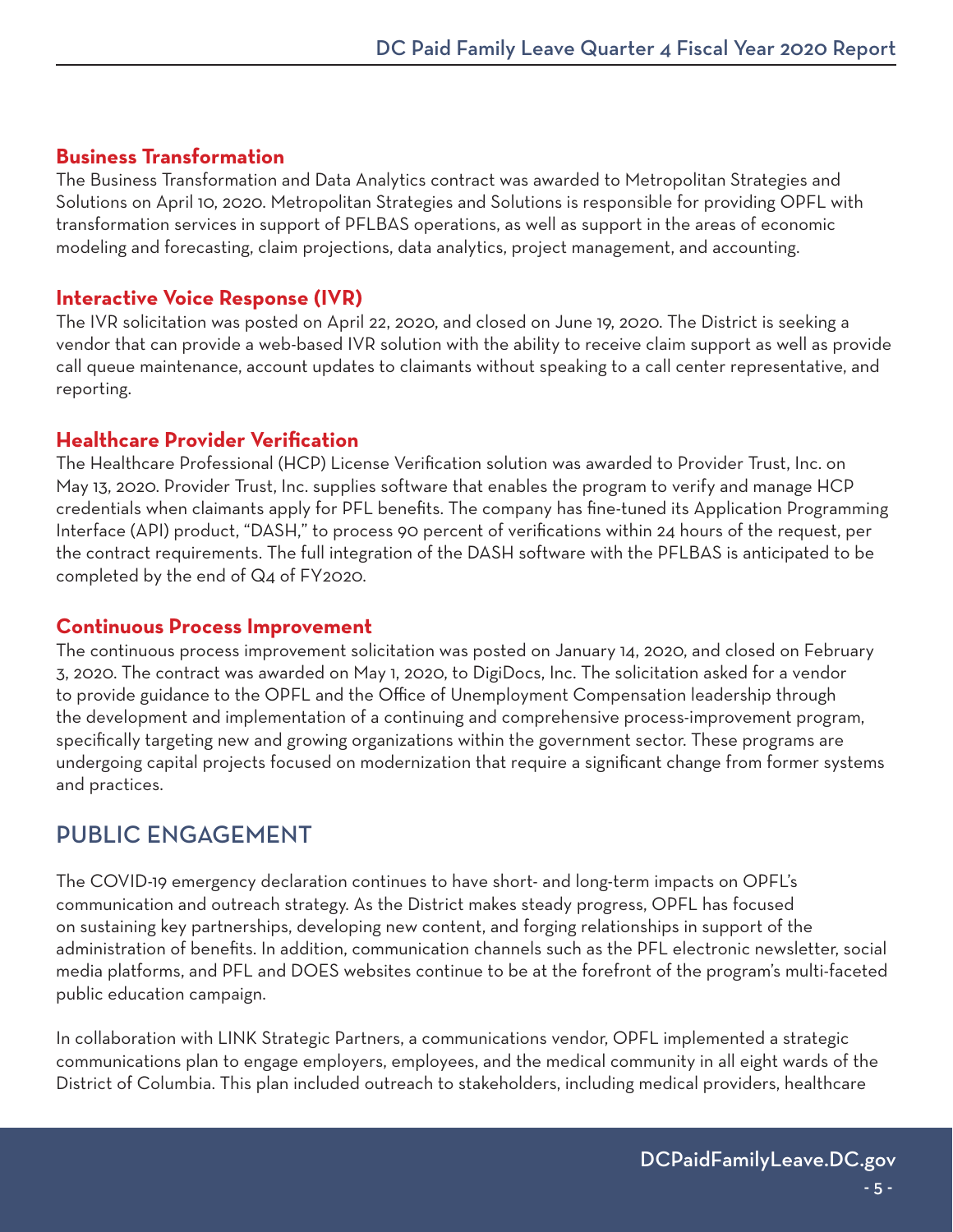facilities, and community groups; development of diverse creative collateral materials; and participation in several community-based programs.

## **Healthcare Provider Outreach**

OPFL is committed to providing health providers with the necessary resources to educate and support their patients on how this program will impact their lives. Healthcare initiatives include disseminating an electronic medical provider toolkit to 10,000 healthcare facilities and distributing program-branded supply items to 3,500 health-related sites across the District. In addition, OPFL continues to host the Wellness Wednesday virtual series, a powerful online platform that engages District workers and employers around health and well-being. Past facilitators of Wellness Wednesdays include the DC Department of Aging and Community Living, Giant Food Stores, and Thrive by Five. Since the launch of benefits, OPFL has hosted information sessions for the DC Hospital Association and Unity Healthcare.

#### **Webinars**

Due to COVID-19, OPFL reimagined how to communicate with stakeholders through biweekly webinars. OPFL used this initiative to create opportunities for accessibility, including providing a bilingual event in Spanish and using an American Sign Language (ASL) interpreter. OPFL developed a series of partnerships and hosted partner-specific events, including with the Greater Washington Hispanic Chamber of Commerce (GWHCC) and the Latino Economic Development Center (LEDC). To date, PFL webinars have engaged more than 8,000 stakeholders, focusing on how to apply for benefits, what workers need to know before applying, employer requirements, and other program-related information.

#### **Paid Family Leave Newsletter**

OPFL continues to produce the PFL electronic newsletter for employer and employee audiences. Reaching more than 70,000 key stakeholders, the newsletter is an effective way to communicate program updates, including PFL in the community, resource development, and benefits and tax-related information.

## **Social Media**

Due to COVID-19, OPFL restructured its efforts to increase awareness in the virtual world. OPFL worked with LINK Strategic Partners to develop a social media strategy, including designing a suite of graphics used in preparation for the launch of benefits on July 1, 2020, and beyond. With the program underway, OPFL is using social media to highlight frequently asked questions and posting from the DOES twitter account three times a week. The program has developed over 30 different graphics, including translations in the six commonly-spoken, non-English languages across the District: Spanish, Amharic, Chinese, French, Korean, and Vietnamese.

## **Paid Family Leave Website**

The PFL website,<https://dcpaidfamilyleave.dc.gov>, is the hub for PFL communication. In support of the launch of benefits, the program has expanded the site to include a dedicated page for healthcare providers, diverse resources for target audience segments, and an expansion to the workers' page with extensive information on how to apply for benefits. In addition, materials, including audience specific one-pagers, toolkits, handbooks, and fact sheets, are translated in the six commonly-spoken, non-English languages across the District.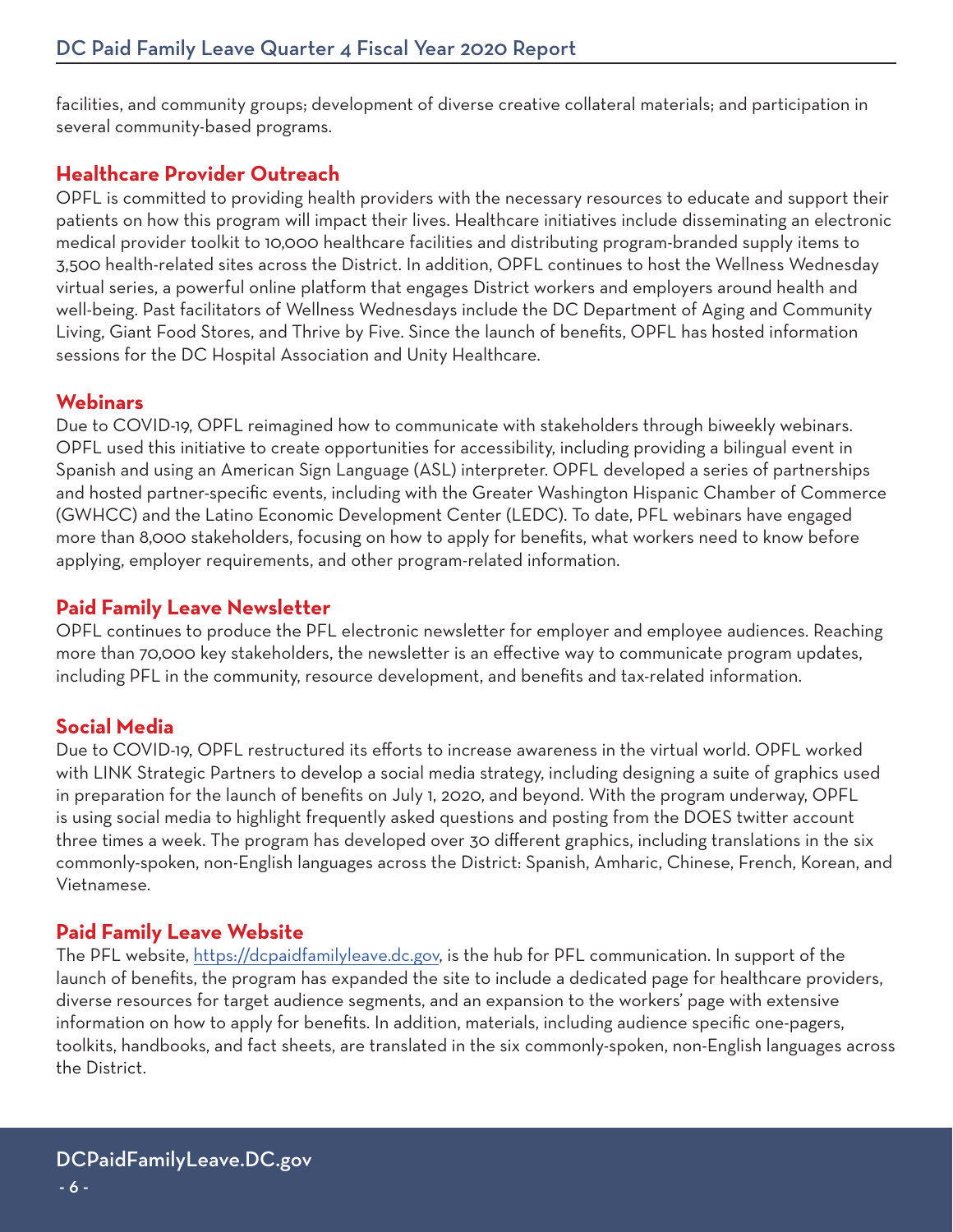#### <span id="page-8-0"></span>**Informational Sessions**

In the digital space, OPFL continues to build and strengthen partnerships with community-based organizations by hosting virtual information sessions. These information sessions serve as an outlet to exchange program-related information to key members of the business community and to allow OPFL to interact directly with claimants. Past presentations include the Natural Resources Defense Council, Mercer, and EAB: Education Technology, Services, and Research.

## **Partnerships**

An integral part of public engagement has been developing partnerships with organizations that reach target audiences. Outreach to organizations such as the Restaurant Association of Washington, HR Alliance, and the DC Chamber of Commerce has included sharing social media graphics and resource materials, developing content for their newsletters, and inviting members to attend bi-weekly webinars. Aligned with efforts to reach the low-wage worker, OPFL has also worked to disseminate translated resource materials to non-English speakers in residential buildings.

## **Special Events**

OPFL continues to create opportunities to increase the footprint of DC Paid Family Leave among District workers. These opportunities include participation in the Momference Digital 2020, a virtual conference for millennial moms of color, and hosting a bilingual webinar with partners that serve the Spanish-speaking community during Hispanic Heritage Month. Additionally, OPFL will co-sponsor Mayor Muriel Bowser's National Maternal and Infant Health Summit. This year's virtual summit will offer the opportunity to build on the growing public awareness and interest in perinatal health and wellness.

# **CONCLUSION**

Despite the current public health emergency, OPFL successfully launched the PFL program on time for District workers. With the implementation of benefits, DC Paid Family Leave is helping to ensure the economic stability and community prosperity for individuals who need it most. More than ever, District workers are demanding a better place to work, live, and do business. OPFL is committed to maintaining the momentum from the successful launch of PFL benefits and to helping provide District workers with the resources to plan for tomorrow, today.